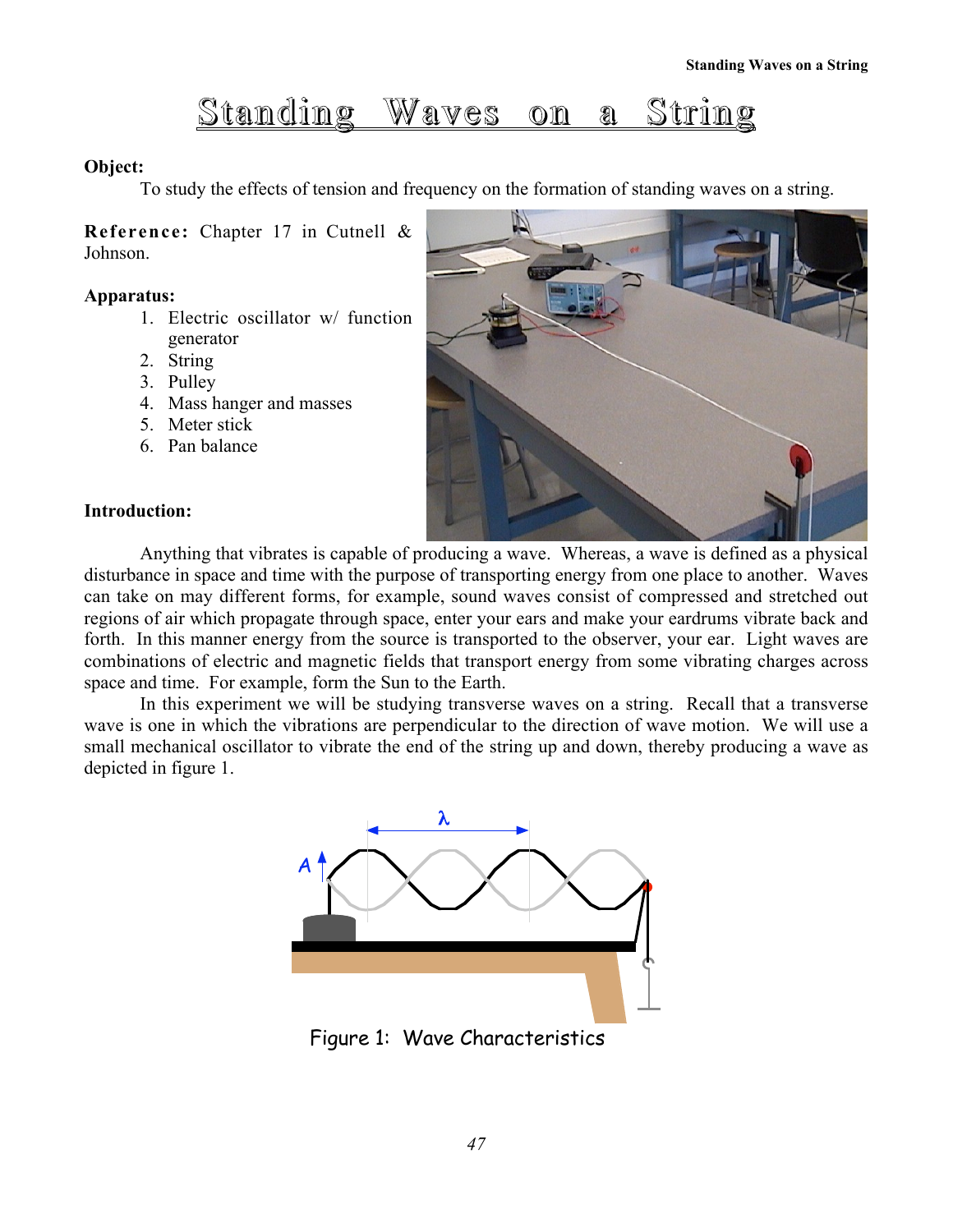The waves produced are characterized by their wavelength, λ, frequency, *f*, and wave speed, *v*. These three variables are related by the simple expression:

$$
v = \lambda f \tag{1}
$$

propagating back towards the oscillator. The point at which the reflection occurs can be considered to The wave produced by the oscillator propagates down the string towards the end of the table. But when it reaches the end of the string it can't continue! The wave reflects off the far end and starts be fixed. It rests on the pulley and cannot move up and down.

Now we have two waves on our string, one propagating left to right, and the other right to left. When two waves occupy the same region of space, in this case the same length of string, they undergo interference. If the crests of the first wave overlap the crests of the second, then we have what is called constructive interference; the wave amplitudes add. If, on the other hand, the crests of the first wave overlap the troughs of the second wave, then we have destructive interference; the wave amplitudes cancel each other. We see both of these situations in figure 2.



Figure 2: Interference of two waves

As the two waves pass each other, the crests of the first wave will pass by the crests of the second, then troughs, then crest, and this will continue in an alternating pattern. So, when we look at our string we will alternately see constructive interference of the waves and destructive interference of the waves. It will seem to bounce back and forth between the dark and light waves we see in figure 1. We call this superposition of two waves a standing wave. It seems to stand in the same place, but bounces between its two orientations. Note that there are some points along our wave that always have zero amplitude! We call these points nodes, halfway between them we see regions in which we have maximum amplitude. These are called anti-nodes.

Note that there is a node at both ends of the string. With nodes at both ends, we can form waves of various wavelengths between these ends as shown in figure 3.

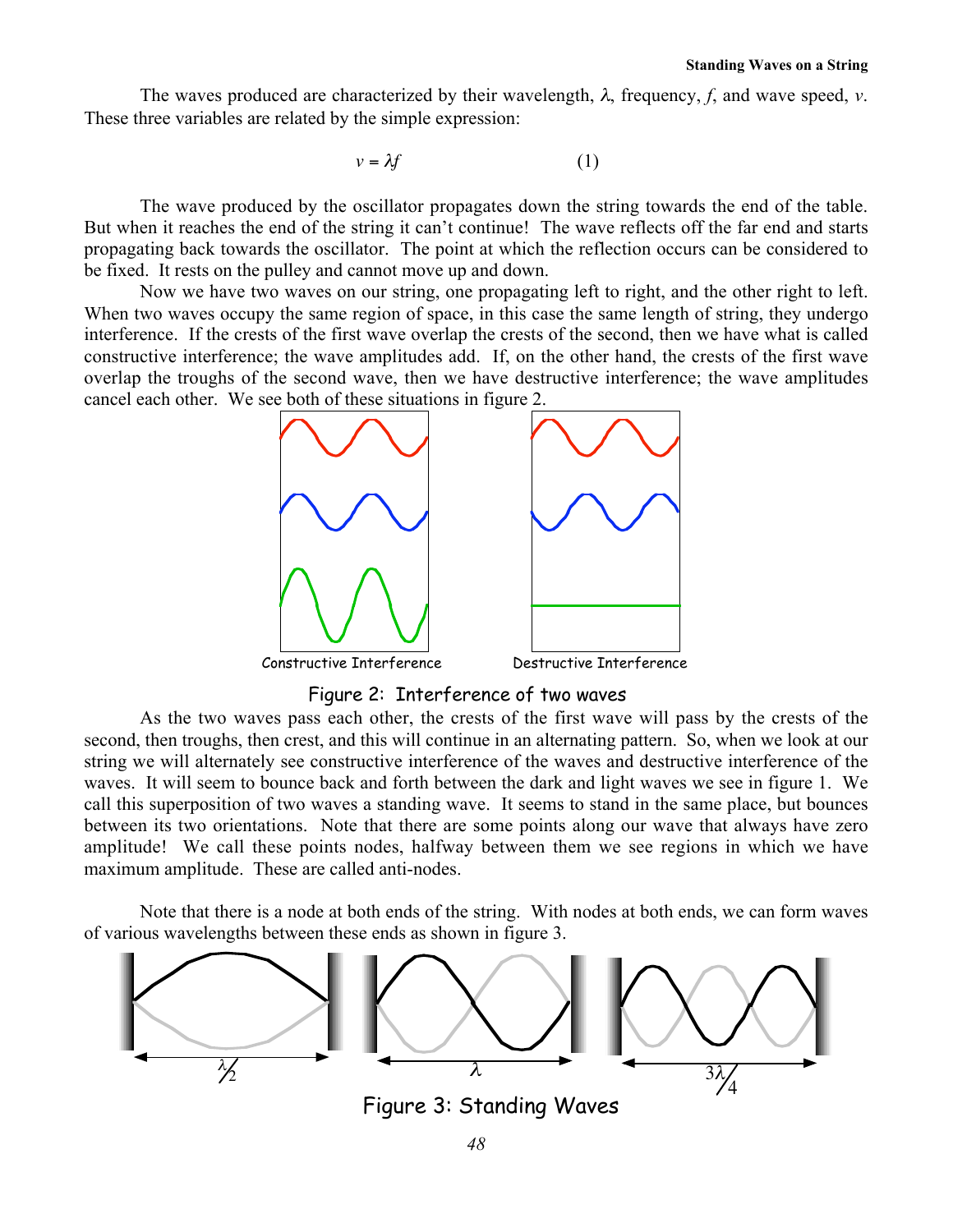So, we can fit any number of half wavelengths between the two ends, a distance L apart. We express this mathematically as:

$$
L = n\frac{\lambda}{2}; \quad \lambda = \frac{2L}{n} \tag{2}
$$

€ We note that there are only specific values of the wavelength,  $\lambda$ , which will fit between the two ends of the string, depending on the value *L* and the integer, *n*.

Recall that the speed of a wave on a string under a tension, T, is given by:

$$
v = \sqrt{\frac{T}{\mu}}\tag{3}
$$

where  $\mu$  is the linear mass density (in kg/m) of the string. Putting equations (1), (2) and (3) together, we get an expression relating the tension in the string to the frequency of the wave. This expression depends on the integer *n*.

$$
T = \frac{4L^2\mu f^2}{n^2} \tag{4}
$$

€ Now, we can put a tension in the string by pulling on it, or applying a force on the hanging end as shown in figure 1. Thus, the tension, T, is equal to mg.

$$
m = \frac{4L^2\mu f^2}{gn^2} = \left(\frac{4L^2\mu}{g}\right)\frac{f^2}{n^2}
$$
 (5)

#### Procedure:

#### Part 1: Fixed Frequency.

- 1) Set up the oscillator, function generator, and string as shown in the introductory photograph and figure 1.
- 2) Measure the total mass of the string and the total length of the string. Determine the linear mass density,  $\mu$ . Record this value.
- 3) Measure the distance between the oscillator and the node at the end, where the pulley is located, *L*. Record this value.
- 4) For a fixed frequency of about 10 Hz, calculate the theoretical values for the required mass needed for the desired number of half-wavelength segments, *n*. Fill in the second column of the table below accordingly: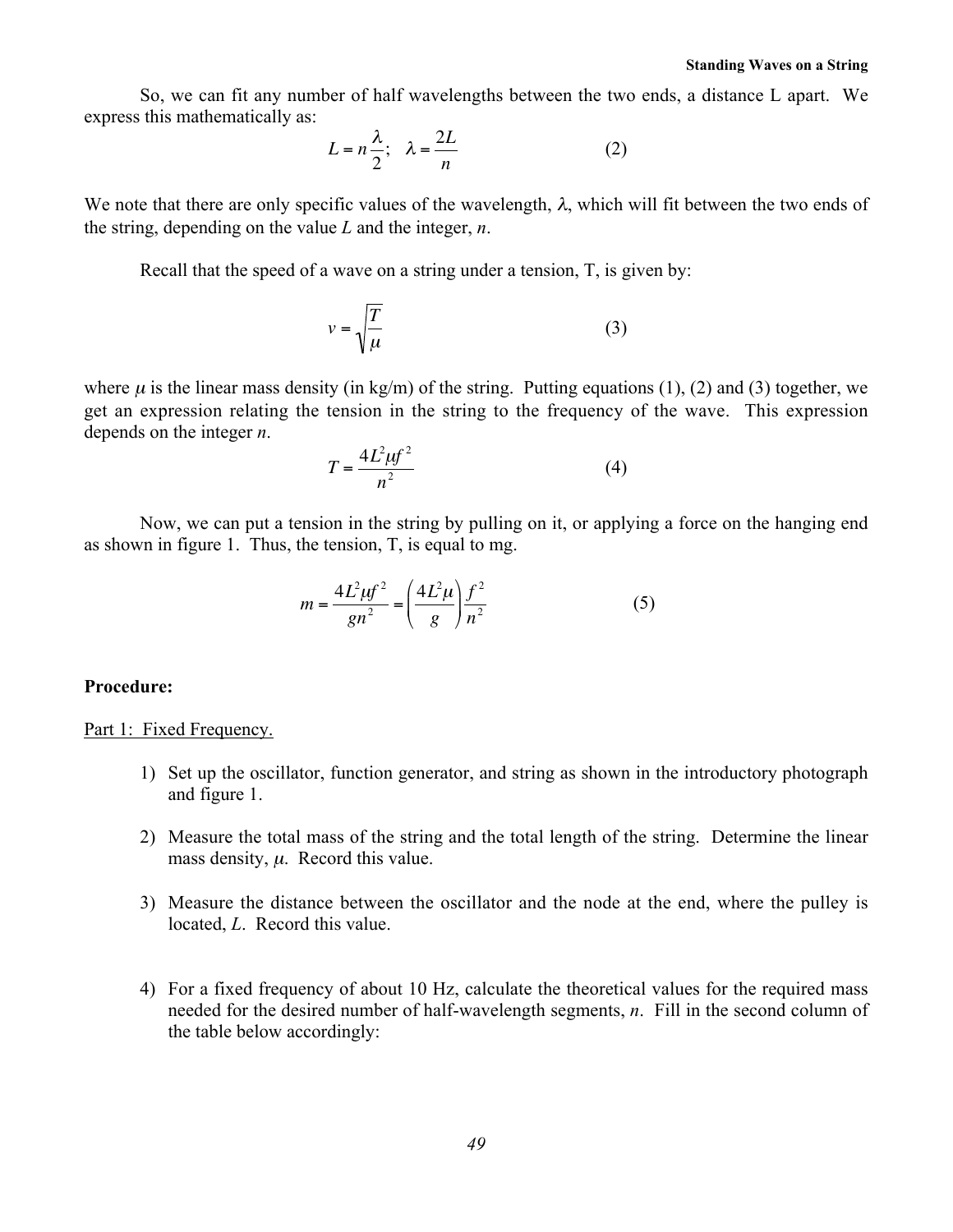| Segments, $n$  | $m_{theoretical}$ | $m_{experimental}$ | % Difference |
|----------------|-------------------|--------------------|--------------|
|                |                   |                    |              |
| $\overline{2}$ |                   |                    |              |
| 3              |                   |                    |              |
|                |                   |                    |              |
|                |                   |                    |              |
| 6              |                   |                    |              |
|                |                   |                    |              |

- 5) Now, experimentally determine the masses required to produce standing waves with the maximum possible amplitude.
- 6) Make a plot of mass vs.  $(1/n^2)$  and find the slope. (It should be a straight line!!)
- 7) Using this slope, *calculate* the linear mass density of the string and compare it to the value measured earlier.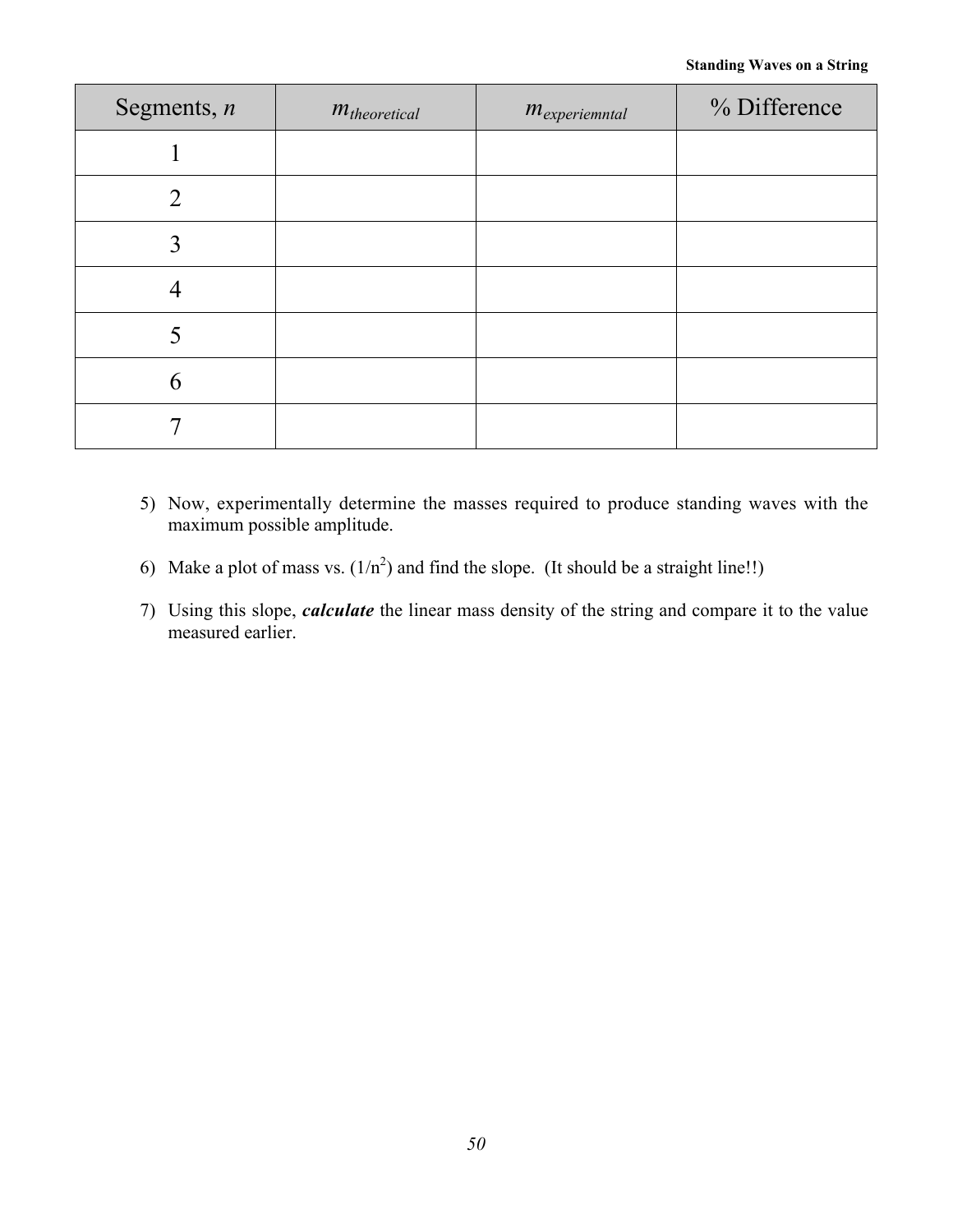# Part 2: Fixed mass.

- 1) Again, set up the oscillator, function generator, and string as shown in the introductory photograph and figure 1.
- 2) For a fixed mass of about 250 g, calculate the theoretical values for the required frequency needed for the desired number of half-wavelength segments, *n*. Fill in the second column of the table below accordingly:

| Segments, $n$  | $f_{theoretical}$ | $f$ <sub>experiemntal</sub> | % Difference |
|----------------|-------------------|-----------------------------|--------------|
|                |                   |                             |              |
| $\overline{2}$ |                   |                             |              |
| 3              |                   |                             |              |
| 4              |                   |                             |              |
|                |                   |                             |              |
| 6              |                   |                             |              |
|                |                   |                             |              |

- 3) Make a plot of frequency vs. n and find the slope. (Again, it should be a straight line!!)
- 4) Using this slope, *calculate* the linear mass density of the string and compare it to the value measured earlier.

## Questions:

1) As the tension is increased, does the number of segments increase or decrease when the frequency is kept constant?

2) As the frequency is increased, does the number of segments increase or decrease when the tension is kept constant?